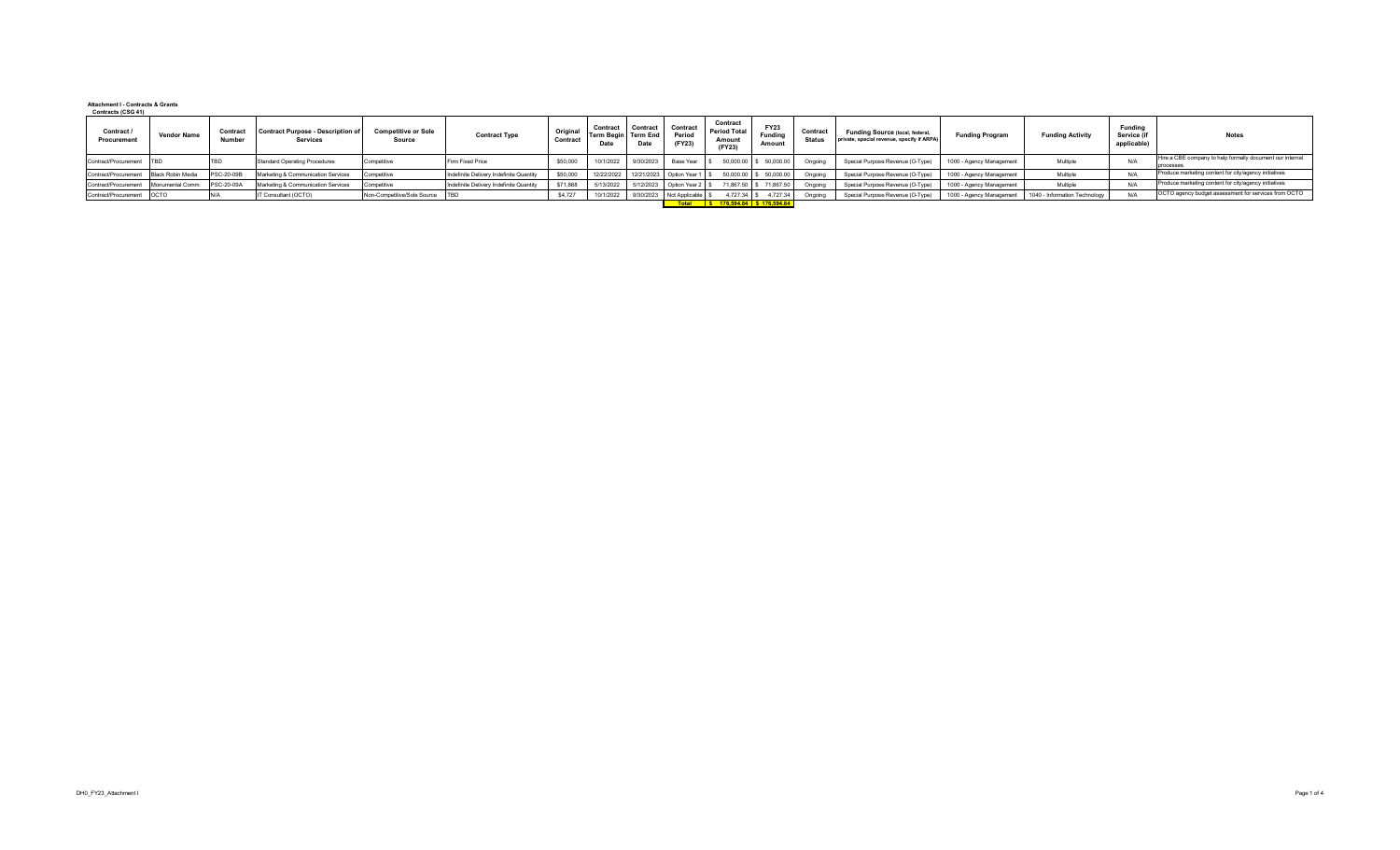## **Attachment I - Contracts & Grants Subsidies and Transfers (CSG 50)**

| <u><b>Subsidios and Transfers (SSS SS)</b></u><br>Grant | <b>Grantee Name</b> | Grant<br>Number | <b>Grant Purpose - Description of Services</b> | <b>Competitive or Sole</b><br>Source | Original<br>Grant<br>Amount | Grant Term Grant Term<br>Begin Date End Date | Grant<br>Period<br>(FY23) | <b>Grant Period</b><br><b>Total Amount</b><br>(FY23) | <b>FY23</b><br><b>Funding</b><br>Amount | <b>Grant Status</b> | Funding Source (local,<br>federal, private, special<br>revenue, specify if ARPA) | <b>Funding Program</b> | <b>Funding Activity</b> | <b>Funding Service (if</b><br>applicable) | <b>Notes</b> |
|---------------------------------------------------------|---------------------|-----------------|------------------------------------------------|--------------------------------------|-----------------------------|----------------------------------------------|---------------------------|------------------------------------------------------|-----------------------------------------|---------------------|----------------------------------------------------------------------------------|------------------------|-------------------------|-------------------------------------------|--------------|
|                                                         | N/A                 |                 |                                                |                                      |                             |                                              |                           |                                                      |                                         |                     |                                                                                  |                        |                         |                                           |              |
|                                                         |                     |                 |                                                |                                      |                             |                                              |                           |                                                      |                                         |                     |                                                                                  |                        |                         |                                           |              |
|                                                         |                     |                 |                                                |                                      |                             |                                              |                           |                                                      |                                         |                     |                                                                                  |                        |                         |                                           |              |
|                                                         |                     |                 |                                                |                                      |                             |                                              |                           |                                                      |                                         |                     |                                                                                  |                        |                         |                                           |              |
|                                                         |                     |                 |                                                |                                      |                             |                                              |                           |                                                      |                                         |                     |                                                                                  |                        |                         |                                           |              |
|                                                         |                     |                 |                                                |                                      |                             |                                              |                           |                                                      |                                         |                     |                                                                                  |                        |                         |                                           |              |
|                                                         |                     |                 |                                                |                                      |                             |                                              |                           |                                                      |                                         |                     |                                                                                  |                        |                         |                                           |              |
|                                                         |                     |                 |                                                |                                      |                             |                                              |                           |                                                      |                                         |                     |                                                                                  |                        |                         |                                           |              |
|                                                         |                     |                 |                                                |                                      |                             |                                              |                           |                                                      |                                         |                     |                                                                                  |                        |                         |                                           |              |
|                                                         |                     |                 |                                                |                                      |                             |                                              |                           |                                                      |                                         |                     |                                                                                  |                        |                         |                                           |              |
|                                                         |                     |                 |                                                |                                      |                             |                                              |                           |                                                      |                                         |                     |                                                                                  |                        |                         |                                           |              |
|                                                         |                     |                 |                                                |                                      |                             |                                              |                           |                                                      |                                         |                     |                                                                                  |                        |                         |                                           |              |
|                                                         |                     |                 |                                                |                                      |                             |                                              |                           |                                                      |                                         |                     |                                                                                  |                        |                         |                                           |              |
|                                                         |                     |                 |                                                |                                      |                             |                                              |                           |                                                      |                                         |                     |                                                                                  |                        |                         |                                           |              |
|                                                         |                     |                 |                                                |                                      |                             |                                              |                           |                                                      |                                         |                     |                                                                                  |                        |                         |                                           |              |
|                                                         |                     |                 |                                                |                                      |                             |                                              |                           |                                                      |                                         |                     |                                                                                  |                        |                         |                                           |              |
|                                                         |                     |                 |                                                |                                      |                             |                                              |                           |                                                      |                                         |                     |                                                                                  |                        |                         |                                           |              |
|                                                         |                     |                 |                                                |                                      |                             |                                              |                           |                                                      |                                         |                     |                                                                                  |                        |                         |                                           |              |
|                                                         |                     |                 |                                                |                                      |                             |                                              |                           |                                                      |                                         |                     |                                                                                  |                        |                         |                                           |              |
|                                                         |                     |                 |                                                |                                      |                             |                                              |                           |                                                      |                                         |                     |                                                                                  |                        |                         |                                           |              |
|                                                         |                     |                 |                                                |                                      |                             |                                              |                           |                                                      |                                         |                     |                                                                                  |                        |                         |                                           |              |
|                                                         |                     |                 |                                                |                                      |                             |                                              |                           |                                                      |                                         |                     |                                                                                  |                        |                         |                                           |              |
|                                                         |                     |                 |                                                |                                      |                             |                                              |                           |                                                      |                                         |                     |                                                                                  |                        |                         |                                           |              |
|                                                         |                     |                 |                                                |                                      |                             |                                              |                           |                                                      |                                         |                     |                                                                                  |                        |                         |                                           |              |
|                                                         |                     |                 |                                                |                                      |                             |                                              |                           |                                                      |                                         |                     |                                                                                  |                        |                         |                                           |              |
|                                                         |                     |                 |                                                |                                      |                             |                                              |                           |                                                      |                                         |                     |                                                                                  |                        |                         |                                           |              |
|                                                         |                     |                 |                                                |                                      |                             |                                              |                           |                                                      |                                         |                     |                                                                                  |                        |                         |                                           |              |
|                                                         |                     |                 |                                                |                                      |                             |                                              |                           |                                                      |                                         |                     |                                                                                  |                        |                         |                                           |              |
|                                                         |                     |                 |                                                |                                      |                             |                                              |                           |                                                      |                                         |                     |                                                                                  |                        |                         |                                           |              |
|                                                         |                     |                 |                                                |                                      |                             |                                              |                           |                                                      |                                         |                     |                                                                                  |                        |                         |                                           |              |
|                                                         |                     |                 |                                                |                                      |                             |                                              |                           | Total S - S -                                        |                                         |                     |                                                                                  |                        |                         |                                           |              |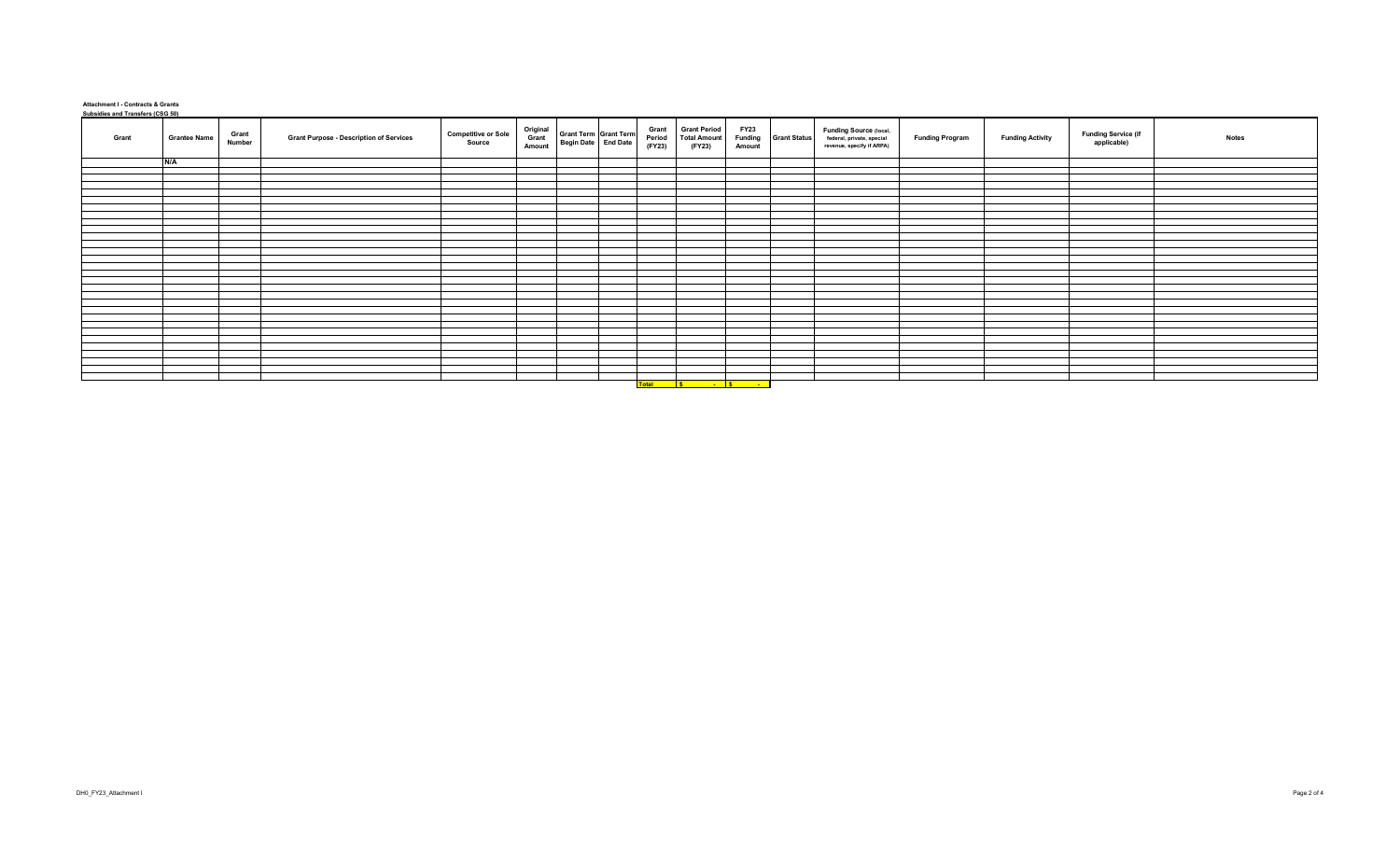## **Attachment I - Contracts & Grants**

| <b>Contracts (All Other CSGs)</b> |
|-----------------------------------|
|-----------------------------------|

| Contract /<br><b>Procurement vs Grant</b>    | Vendor<br>Grantee<br>Name | Contrac<br>umber<br>Grant<br>Number | Contract / Grant Purpose - Description of Services                                                | <b>Competitive or Sole Source</b>                          | Contract Type (N/A<br>for Grants)    | Original<br>Contract<br>Grant<br>Amount | Contract /<br>Grant Term Grant Term<br>Begin Date End Date | Contract /<br>Contract /<br><b>Grant Period</b><br>(FY23)                | Contract /<br><b>Grant Period</b><br><b>Total Amount</b><br>(FY23) | Contract ∤<br>FY23 Funding<br>Grant<br>Amount<br><b>Status</b> | Funding Source (local, federal,<br>private, special revenue, specify if ARPA) | <b>Funding Program</b>                            | <b>Funding Activity</b>                          | unding Service <sup>-</sup><br>(if applicable) | <b>Funding CSG</b>                                                         | <b>Notes</b>                                                           |
|----------------------------------------------|---------------------------|-------------------------------------|---------------------------------------------------------------------------------------------------|------------------------------------------------------------|--------------------------------------|-----------------------------------------|------------------------------------------------------------|--------------------------------------------------------------------------|--------------------------------------------------------------------|----------------------------------------------------------------|-------------------------------------------------------------------------------|---------------------------------------------------|--------------------------------------------------|------------------------------------------------|----------------------------------------------------------------------------|------------------------------------------------------------------------|
| Contract/Procurement                         |                           | <b>TBD</b>                          | Supplies                                                                                          | Competitive                                                | Definite Quantity                    | \$75,200                                |                                                            | 10/1/2022 9/30/2023 Base Year                                            | 75,200.00                                                          | 75,200.00 Ongoing                                              | Special Purpose Revenue (O-Type)                                              | 00 - Agency Management                            | Multiple                                         | N/A                                            | 20 - Supplies and Materials                                                | Office supplies from various vendors                                   |
| Contract/Procurement                         | OFRM                      | N/A                                 | Itilities (Auto Fuel) - Fixed Cost                                                                | Non-Competitive/Sole Source                                | Definite Quantity                    | \$2,424                                 | 10/1/2022                                                  | 9/30/2023 Base Year                                                      | 2.424.29 S                                                         | 2.424.29 Ongoing                                               | Special Purpose Revenue (O-Type)                                              | 00 - Agency Management                            | 1070 - Fleet Management                          | N/A                                            | 30 - Energy, Comm, Bldg Rentals                                            | Fixed cost                                                             |
| ontract/Procurement                          | OCTO                      | N/A                                 | Telecommunications - Fixed Cost                                                                   | Non-Competitive/Sole Source                                | Definite Quantity                    | \$80,315                                |                                                            | 10/1/2022 9/30/2023 Base Year                                            | 80 314 71 \$                                                       | 80,314.71 Ongoing                                              | Special Purpose Revenue (O-Type)                                              | 00 - Agency Management                            | 1030 - Property Management                       | N/A                                            | 31 - Telecommunications                                                    | ntra-district transfer to DCNET/OCTO                                   |
| contract/Procurement                         | <b>OFRM</b>               | N/A                                 | Rent - Fixed Cost                                                                                 | Non-Competitive/Sole Source                                | Definite Quantity                    | \$2 230 327                             |                                                            | 10/1/2022 9/30/2023 Base Year                                            |                                                                    | \$ 2.230.327.47 \$ 2,230,327.47 Ongoing                        | Special Purpose Revenue (O-Type)                                              | 00 - Agency Management                            | 1030 - Property Management                       | N/A                                            | 32 - Rentals - Land and Structures                                         | 1325 G Street rent for 8th and 10th fl                                 |
| Contract/Procurement                         | TRN                       | TBD                                 | Other Services And Charges - Travel - Local                                                       | Non-Competitive/Sole Source                                | Single Quote                         | \$5,000                                 |                                                            | 10/1/2022 9/30/2023 Not Applicable                                       | 5.000.00                                                           |                                                                | 5,000.00 Ongoing Special Purpose Revenue (O-Type)                             | 00 - Agency Management                            | Multiple                                         | N/A                                            | 40 - Other Services and Charges                                            | Car rental, train, ride share                                          |
| Contract/Procurement                         | TRD                       | <b>TRD</b>                          | Other Services And Charges - Travel - Out Of City                                                 | Non-Competitive/Sole Source                                | Single Quote                         | \$120,000                               | 10/1/2022                                                  | 9/30/2023 Not Applicable                                                 | 120,000.00                                                         | 120,000.00<br>Onaoina                                          | Special Purpose Revenue (O-Type)                                              | 00 - Agency Management                            | Multiple                                         | N/A                                            | 40 - Other Services and Charges                                            | Airfare, car rental, train                                             |
| ontract/Procurement                          |                           |                                     | Other Services And Charges - Trans Charges - Metro Benefits                                       | Non-Competitive/Sole Source                                | Cost Reimbursement                   | \$125,000                               |                                                            | 10/1/2022 9/30/2023 Not Applicable                                       | 125,000.00                                                         | 125,000.00<br>Onaoina                                          | pecial Purpose Revenue (O-Type)                                               | 00 - Agency Management                            | 1015 - Training And Developme                    | N/A                                            | 40 - Other Services and Charges                                            | <b>NMATA Benefits</b>                                                  |
| ontract/Procurement                          | <b>TRD</b>                | TBD                                 | Other Srvcs & Charges - Maint. & Repairs - Auto/Fixed Cost                                        | Non-Competitive/Sole Source                                | <b>Time and Materials</b>            | \$5,246                                 |                                                            | 10/1/2022 9/30/2023 Not Applicable                                       | 5,245.75                                                           | 5,245.75 Ongoing                                               | Special Purpose Revenue (O-Type)                                              | 00 - Agency Management                            | 1070 - Fleet Management                          | N/A                                            | 40 - Other Services and Charges                                            | Fleet services/auto repairs.                                           |
| Contract/Procurement                         | TBD                       | TBD                                 | Other Services And Charges - Maint, and Repairs - Mach                                            | Competitive                                                | Time and Material:                   | \$10,000                                |                                                            | 10/1/2022 9/30/2023 Not Applicable                                       | 10,000.00                                                          | 10,000.00 Ongoing                                              | Special Purpose Revenue (O-Type)                                              | 00 - Agency Management                            | 1030 - Property Management                       | N/A                                            | 40 - Other Services and Charges                                            | Machinery repairs/Xerox etc                                            |
| Contract/Procurement                         |                           | TBD                                 | Other Services And Charges - Professional Services                                                | Competitive                                                | Firm Fixed Price                     | \$1,501.522                             |                                                            | Not Applicable<br>10/1/2022 9/30/2023                                    | \$1.519.757.51                                                     | 1,519,757.51 Ongoing                                           | Special Purpose Revenue (O-Type)                                              | 000 - Agency Management                           | Multiple                                         | N/A                                            | 40 - Other Services and Charges                                            | Goods & services, professional<br>ervices,legal, temps, etc            |
| Contract/Procurement                         |                           | TBD                                 | Other Services And Charges - Office Support                                                       | Competitive                                                | Firm Fixed Price                     | \$150,000                               | 10/1/2022                                                  | Not Applicable<br>9/30/2023                                              | 150,000.00                                                         | 150,000.00 Ongoing                                             | Special Purpose Revenue (O-Type)                                              | 1000 - Agency Management                          | Multiple                                         | N/A                                            | 40 - Other Services and Charges                                            | Purchase cards and office support<br>ervices                           |
| Contract/Procurement                         |                           | TBD                                 | Other Services And Charges - Printing, Duplicating, etc.                                          | Competitive                                                | Firm Fixed Price                     | \$25,000                                | 10/1/2022                                                  | Not Applicable<br>9/30/2023                                              | 25,000.00                                                          | 25,000.00<br>Ongoing                                           | Special Purpose Revenue (O-Type)                                              | 1000 - Agency Management                          | 1030 - Property Management                       | N/A                                            | 40 - Other Services and Charges                                            | rinting of annual report, outreach<br>atterials                        |
| Contract/Procurement                         |                           | <b>TBD</b>                          |                                                                                                   | Competitive                                                | Firm Fixed Price                     | \$200,000                               |                                                            | Not Applicable                                                           | 200,000.00                                                         | 200,000.00<br>Ongoing                                          | Special Purpose Revenue (O-Type)                                              | 000 - Agency Management                           | 1030 - Property Management                       | N/A                                            | 40 - Other Services and Charges                                            | '71 area code, Clean Energy, various                                   |
|                                              | <b>TBD</b>                | TBD                                 | Other Services And Charges - Advertising<br>Other Services And Charges - Postage                  | Non-Competitive/Sole Source                                | Firm Fixed Price                     | \$2,500                                 | 10/1/2022                                                  | 9/30/2023<br>10/1/2022 9/30/2023 Not Applicable                          | 2,500.00                                                           | 2,500.00<br>Onaoina                                            |                                                                               |                                                   | 1030 - Property Management                       | N/A                                            |                                                                            | ewspaper, radio, social media ads                                      |
| Contract/Procurement                         | TBD                       | TBD                                 | Other Services And Charges - Employee Training                                                    |                                                            | Firm Fixed Price                     | \$10,000                                |                                                            | 10/1/2022 9/30/2023 Not Applicable                                       | 10,000.00                                                          | 10.000.00 Ongoing                                              | Special Purpose Revenue (O-Type)<br>Special Purpose Revenue (O-Type)          | 100 - Agency Management<br>00 - Agency Management | 1015 - Training And Development                  | N/A                                            | 40 - Other Services and Charges<br>40 - Other Services and Charges         | ostage meter for outgoing mail                                         |
| Contract/Procurement<br>Contract/Procurement |                           |                                     |                                                                                                   | Competitive<br>Non-Competitive/Sole Source                 | Firm Fixed Price                     | \$70,000                                |                                                            | Not Applicable                                                           | 70,000.00                                                          | 70,000,00 Ongoing                                              | Special Purpose Revenue (O-Type)                                              | 000 - Agency Management                           | Multiple                                         |                                                | 40 - Other Services and Charges                                            | Employee training<br>Conference fees - NARUC, MACRUC etc               |
|                                              |                           | <b>TBD</b>                          | Other Services And Charges - Conference Fees                                                      |                                                            |                                      |                                         | 10/1/2022                                                  | 9/30/2023                                                                |                                                                    |                                                                |                                                                               |                                                   |                                                  |                                                |                                                                            |                                                                        |
| Contract/Procurement                         | TBD                       | TBD                                 | Other Services And Charges - Membership Dues                                                      | Non-Competitive/Sole Source                                | Firm Fixed Price                     | \$55,000                                |                                                            | 10/1/2022 9/30/2023 Not Applicable                                       | 55,000.00                                                          | 55,000.00 Ongoing                                              | Special Purpose Revenue (O-Type)                                              | 000 - Agency Management                           | Multiple                                         | N/A                                            | 40 - Other Services and Charges                                            | NARUC, NRRI membership dues                                            |
| Contract/Procurement                         |                           |                                     |                                                                                                   | Non-Competitive/Sole Source                                | Firm Fixed Price                     | \$2,830                                 |                                                            | Not Applicable                                                           | 2,830.30                                                           | 2,830.30 Ongoing                                               | Special Purpose Revenue (O-Type)                                              | 000 - Agency Management                           | 1040- Information Technology                     | N/A                                            | 40 - Other Services and Charges                                            | OCTO budget assment for hardware                                       |
| Contract/Procurement                         | TBD                       | TBD<br><b>TBD</b>                   | Other Services And Charges - OCTO IT Hardware Maintenance                                         | Non-Competitive/Sole Source                                | Firm Fixed Price                     | \$15,259                                |                                                            | 10/1/2022 9/30/2023<br>Not Applicable                                    | 15,259.16                                                          | 15.259.16 Ongoing                                              | Special Purpose Revenue (O-Type)                                              | 1000 - Agency Management                          | 1040- Information Technology                     | N/A                                            | 40 - Other Services and Charges                                            | OCTO budget assessment for software                                    |
|                                              |                           |                                     | Other Services And Charges - OCTO IT Software Maintenance                                         |                                                            |                                      |                                         | 10/1/2022                                                  | 9/30/20                                                                  |                                                                    |                                                                |                                                                               |                                                   |                                                  |                                                |                                                                            | <b>DDOC</b>                                                            |
| Contract/Procurement                         | TRD<br>TBD                | <b>TBD</b><br><b>TBD</b>            | Equipment - Purchases - Furniture And Fixtures<br>Equipment - Purchases - Equipment And Machinery | Competitive                                                | Firm Fixed Price                     | \$22,000<br>\$70,000                    |                                                            | 10/1/2022 9/30/2023 Not Applicable                                       | 22.000.00                                                          | 22,000.00 Ongoing                                              | Special Purpose Revenue (O-Type)                                              | 000 - Agency Management                           | 1030 - Property Management                       | N/A<br>N/A                                     | 70 - Equipment and Equipment Rental                                        | urniture procurement - office renovation                               |
| Contract/Procurement                         | <b>TRD</b>                | TBD                                 | Equipment - Purchases - Other Equipment                                                           | Competitive                                                | Firm Fixed Price                     |                                         |                                                            | 10/1/2022 9/30/2023 Not Applicable                                       | 70,000.00                                                          | 70,000.00 Ongoing                                              | pecial Purpose Revenue (O-Type)                                               | 00 - Agency Management                            | Multiple<br>Multiple                             | N/A                                            | 70 - Equipment and Equipment Rental                                        | omputer purchases and relate                                           |
| ontract/Procurement                          |                           | TRD                                 | Equipment - Rentals - Automotive Equipment                                                        | Competitive                                                | Firm Fixed Price<br>Firm Fixed Price | \$2,000<br>\$40,000                     |                                                            | 10/1/2022 9/30/2023 Not Applicable<br>10/1/2022 9/30/2023 Not Applicable | 2.000.00<br>40.000.00                                              | 2,000.00 Ongoing<br>40,000.00                                  | Special Purpose Revenue (O-Type)                                              | 00 - Agency Management                            |                                                  | N/A                                            | 70 - Equipment and Equipment Rental                                        | ther machinery and equipment                                           |
| ontract/Procurement<br>contract/Procurement  | TRD                       | TBD                                 | Equipment - Rentals - Machinery And Equipment                                                     | Non-Competitive/Sole Source<br>Non-Competitive/Sole Source | Firm Fixed Price                     | \$75,000                                |                                                            | 10/1/2022 9/30/2023 Not Applicable \$                                    | 75,000.00 S                                                        | Onaoina<br>75,000.00 Ongoing                                   | becial Purpose Revenue (O-Type)<br>Special Purpose Revenue (O-Type)           | 00 - Agency Managemen<br>00 - Agency Management   | Multiple<br>1030 - Property Management           | N/A                                            | 70 - Equipment and Equipment Rental<br>70 - Equipment and Equipment Rental | mmission vehicle leasing<br>ommission vehicle leasing                  |
| Contract/Procurement                         |                           | TBD                                 | Equipment - IT Software Acquisitions                                                              | Competitive                                                | Firm Fixed Price                     | \$62,000                                |                                                            | 10/1/2022 9/30/2023 Not Applicable                                       |                                                                    |                                                                | 62.000.00   \$ 62.000.00   Ongoing   Special Purpose Revenue (O-Type)         | 00 - Agency Management                            | Multiple                                         | N/A                                            | 70 - Equipment and Equipment Rental                                        | software annual licensing                                              |
|                                              |                           |                                     |                                                                                                   |                                                            |                                      |                                         |                                                            |                                                                          |                                                                    | $$4.974.859.19$ $$4.974.859.19$                                |                                                                               |                                                   |                                                  |                                                |                                                                            |                                                                        |
|                                              |                           |                                     |                                                                                                   |                                                            |                                      |                                         |                                                            |                                                                          |                                                                    |                                                                |                                                                               |                                                   |                                                  |                                                |                                                                            |                                                                        |
| Grant                                        |                           |                                     | 199901 Supplies                                                                                   | Competitive                                                | TRD                                  | \$1,000                                 |                                                            | 10/1/2022 9/30/2023 Not Applicable                                       | 1.000.00                                                           | 1.000.00                                                       | Federal                                                                       | 000 - Pipeline Safety                             | 2010 - Pipeline Safety                           | N/A                                            | 20 - Supplies and Materials                                                | lipeline Safety Grant related supplies                                 |
| Grant                                        | OCTO                      |                                     | 199901 Telecommunications - Fixed Cost                                                            | Non-Competitive/Sole Source                                | <b>TBD</b>                           | \$3,346                                 |                                                            | 10/1/2022 9/30/2023 Not Applicable                                       | 3.346.44                                                           | 3.346.44                                                       | Federal                                                                       | 2000 - Pipeline Safety                            | 2010 - Pipeline Safety                           | N/A                                            | 31 - Telecommunications                                                    | Fixed Cost-Telephone                                                   |
| Grant                                        | OFRM                      | 199901                              | Rent - Fixed Cost                                                                                 | Non-Competitive/Sole Source                                | <b>TBD</b>                           | \$33,964                                |                                                            | 10/1/2022 9/30/2023 Not Applicable                                       | 33.964.39                                                          | 33.964.39                                                      | Federal                                                                       | 2000 - Pipeline Safety                            | 2010 - Pipeline Safety                           | N/A                                            | 32 - Rentals - Land and Structures                                         | Rent                                                                   |
| Grant                                        |                           | 19990                               |                                                                                                   | Competitive                                                | TRD                                  | \$1,400                                 |                                                            | Not Applicable                                                           | $1.400.00$ S                                                       | 1.400.00                                                       | Federal                                                                       |                                                   |                                                  | N/A                                            | 40 - Other Services and Charges                                            | Other services-grant related: Travel,                                  |
| Grant                                        | TRD.                      | 19990                               | Other Services And Charges - Travel - Local                                                       |                                                            | TBD                                  |                                         |                                                            | 10/1/2022 9/30/2023                                                      | 37,500.00                                                          | 37,500.00                                                      | Federal                                                                       | 2000 - Pipeline Safety                            | 2010 - Pipeline Safety                           | N/A                                            |                                                                            | raining, conference fees etc                                           |
|                                              | TBD                       |                                     | Other Services And Charges - Travel - Out Of City                                                 | Competitive                                                |                                      | \$37,500                                | 10/1/2022                                                  | Not Applicable<br>9/30/2023                                              |                                                                    |                                                                |                                                                               | 2000 - Pipeline Safety                            | 2010 - Pipeline Safety                           |                                                | 40 - Other Services and Charges                                            | Other services-grant related: Travel,<br>training, conference fees etc |
| Grant                                        | TRN                       | 199901                              | Other Services And Charges - Professional Services                                                | Competitive                                                | TBD                                  | \$5,331                                 | 10/1/2022                                                  | Not Applicable<br>9/30/202                                               | 5,331.28                                                           | 5,331.28                                                       | Federal                                                                       | 2000 - Pipeline Safety                            | 2010 - Pipeline Safety                           | N/A                                            | 40 - Other Services and Charges                                            | Other services-grant related: Travel,<br>aining, conference fees eto   |
| Grant                                        |                           | 19990                               | Other Services And Charges - Conference Fees                                                      | Competitive                                                | TBD                                  | \$5,500                                 | 10/1/2022                                                  | Not Applicable<br>9/30/2023                                              | 5,500.00                                                           | 5.500.00                                                       | Federal                                                                       | 2000 - Pipeline Safety                            | 2010 - Pipeline Safety                           | $N/\Delta$                                     | 40 - Other Services and Charges                                            | Other services-grant related: Travel,<br>raining, conference fees eto  |
| Grant                                        | <b>TBD</b>                | 199901                              | Other Services And Charges - Membership Dues                                                      | Competitive                                                | TBD                                  | \$400                                   |                                                            | Not Applicable<br>10/1/2022 9/30/2023                                    | 400.00                                                             | 400.00                                                         | Federal                                                                       | 2000 - Pipeline Safety                            | 2010 - Pipeline Safety                           | N/A                                            | 40 - Other Services and Charges                                            | Other services-grant related: Travel,<br>raining, conference fees etc  |
| Grant                                        |                           | 19990                               |                                                                                                   | Competitive                                                | TBD                                  | \$1,600                                 |                                                            | Not Applicable                                                           | 1,600.00                                                           | 1,600.00                                                       | Federal                                                                       |                                                   |                                                  | N/A                                            | 70 - Equipment and Equipment Rental                                        | Other services-grant related: Travel                                   |
| Grant                                        | TRN                       | 19990                               | Equipment - Purchases - Equipment And Machinery                                                   | Competitive                                                | TBD                                  | \$1,600                                 | 10/1/2022                                                  | 9/30/202<br>Not Applicable                                               | 1.600.00                                                           | 1.600.00                                                       | Federal                                                                       | 2000 - Pipeline Safety                            | 2010 - Pipeline Safety                           |                                                | 70 - Equipment and Equipment Rental                                        | aining, conference fees etc<br>Other services-grant related: Travel,   |
| Grant                                        | TRD<br><b>TRD</b>         |                                     | Equipment - Purchases - Other Equipment<br>199901 Equipment - Rentals - Automotive Equipment      | Competitive                                                | TBD                                  | \$27,000                                | 10/1/2022                                                  | 9/30/2023<br>10/1/2022 9/30/2023 Not Applicable                          | 27,000.00 S                                                        | 27,000.00                                                      | Federal                                                                       | 2000 - Pipeline Safety<br>2000 - Pipeline Safety  | 2010 - Pipeline Safety<br>2010 - Pipeline Safety | N/A                                            | 70 - Equipment and Equipment Rental                                        | raining, conference fees eto<br>Auto leases/grant related.             |
|                                              |                           |                                     |                                                                                                   |                                                            |                                      |                                         |                                                            |                                                                          | $$118.642.11 \quad $118.642.11$                                    |                                                                |                                                                               |                                                   |                                                  |                                                |                                                                            |                                                                        |
|                                              |                           |                                     |                                                                                                   |                                                            |                                      |                                         |                                                            |                                                                          |                                                                    |                                                                |                                                                               |                                                   |                                                  |                                                |                                                                            |                                                                        |
| Contract/Procurement                         | TBD                       | TBD                                 | Other Services (Travel Reimbursements)                                                            | Non-Competitive/Sole Source                                |                                      | \$14,000                                | 10/1/2022                                                  | Not Applicable<br>9/30/2023                                              | 14.000.00                                                          | 14,000.00<br>Ongoing                                           | Private                                                                       | 1000 - Agency Management                          | 1015 - Training And Development                  |                                                | 40 - Other Services and Charges                                            | rivate Donations/travel reimbursements.                                |
|                                              |                           |                                     |                                                                                                   |                                                            |                                      |                                         |                                                            |                                                                          |                                                                    | 14,000.00 \$ 14,000.00                                         |                                                                               |                                                   |                                                  |                                                |                                                                            |                                                                        |
|                                              |                           |                                     |                                                                                                   |                                                            |                                      |                                         |                                                            |                                                                          |                                                                    |                                                                |                                                                               |                                                   |                                                  |                                                |                                                                            |                                                                        |
|                                              |                           |                                     |                                                                                                   |                                                            |                                      |                                         |                                                            | Total                                                                    | $\frac{1}{2}$ 5.107.501.30 $\frac{1}{2}$ 5.107.501.30              |                                                                |                                                                               |                                                   |                                                  |                                                |                                                                            |                                                                        |